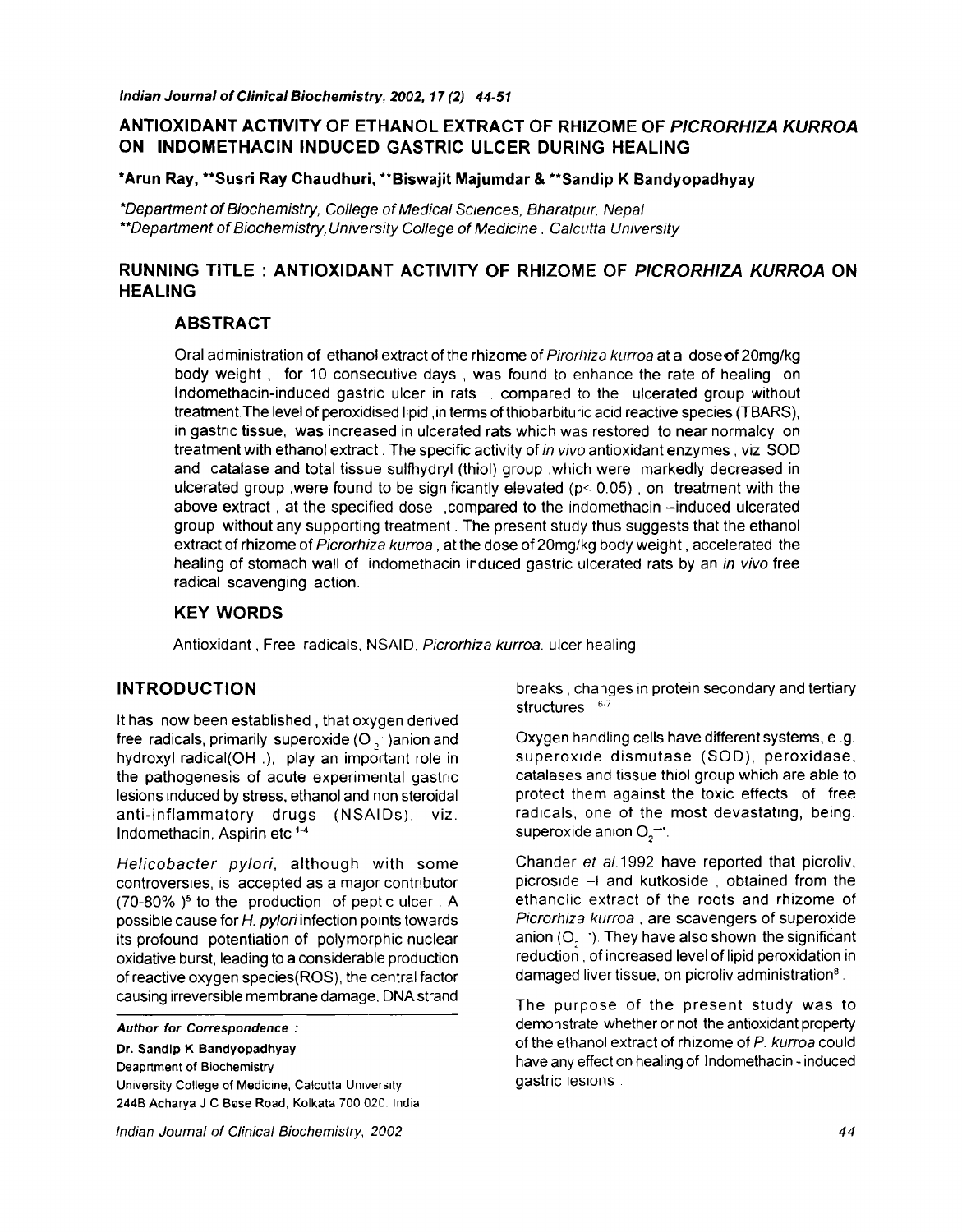#### **MATERIALS AND METHODS**

#### **Extraction of plant materials**

Air-dried rhizome *ofPicrorhiza kurroa* was supplied by M/s Surendra Nath Das and Co. Kolkata, under the authentic guidance of Plant Chemist from Botanical Survey of India .It was identified from Botanical Survey of India, Indian Botanical Garden, Shibpur, Howrah, West Bengal. An authentic sample of the rhizome of *P. kurroa* has been preserved in our laboratory. The fresh air-dried rhizomes were powdered in a mechanical grinder .Crude powder (250 g) was then soaked in 1 It of 95% ethanol for 7 days with intermittent shaking .On  $8<sup>m</sup>$  day, the whole material was filtered through muslin cloth. The filtrate was collected and concentrated under reduced pressure .The residual solvent was removed under vacuum in a rotary evaporator and the solid blackish --brown mass obtained (25.12g) was kept under vacuum, in a vacuum desiccator at 4° C, until further biochemical and chemical analysis, and oral administration.

During use, the dried material, after weighing was placed in a mortar-pestle, to which 2% w/v of gum acacia was added and macerated with double distilled water.It was transferred to a small tube and the volume was made up as required for different experiments. The suspensions, thus prepared, fresh before each administration, is referred to as 'drug', in subsequent discussions.

#### **Animals**

Charles -Foster strain of rats, weighing between 150-200 g of both sexes were used for the study. The rats were acclimatised to animal house conditions, (light and dark cycle , 12:12 , temperature  $,25 \pm 1^\circ$  C ) and fed with pellet food (M/s, Hindustan Lever Limited, Kolkata ) and given tap water *ad libitum*. They were housed in standard metal cages.

#### **Animal experiments**

Rats were divided into four groups of 6 each, as follows **:** 

| Group A | ٠<br>×. | Normal Control   |
|---------|---------|------------------|
| Group B | ٠<br>í. | Ulcer '0'day     |
| Group C | ٠       | Ulcer, untreated |
| Group D | ٠<br>٠  | Experimental     |
|         |         |                  |

dose of indomethacin, Group B was sacrificed after overnight fasting. From the third day, the animals of group A and C were gavaged with 2% gum acacia solution (vehicle) and those in group D, were administered orally with, ethanol extract of rhizome of *Picrorhiza kurroa* at a dose of 20 mg !kg body weight for 10 days. The animals were sacrificed under ether anaesthesia, 3 hours after the last dose of the 'drug'. The extent of acceleration of healing of the ethanol extract treated group was compared with the normal control and ulcerated, untreated group? For estimation of biochemical parameters, gastric tissue was taken from the antral portion of the stomach and wet weight was noted. **Assay of malondialdehyde (MDA)** 

Initially, all the animals of groups B, C, & D, were administered orally with indomethacin, suspended in 2% of gum acacia at a dose of 15 mg/kg body weight for 2 consecutive days.3 hours after the last

Lipid peroxidation was estimated in terms of thiobarbituric acid reactive species (TBARS), using malondialdehyde (MDA)  $10$  as standard. Thus, 1 ml of homogenized gastric tissue in 2 ml of normal saline was mixed with 24% TCA and centrifuged at 2,000 rpm for 20 mins. To 2 ml of protein -free supernatant, 1 ml of fresh TBA (0.67%) reagent was added, mixed thoroughly and heated at 95°C for 1 hour, in a water-bath. The suspension was then cooled to room temperature, centrifuged at 2,000 rpm for 10 mins, and the pink coloured supernatent was taken for spectroscopic measurement at 532 nm for the assay of MDA. Lipid peroxide is expressed in terms of nM of MDA/mg of gastric tissue

# **Assay of superoxide dismutase** (SOD) activity

The method of Mishra and Fridovich<sup>11</sup> was followed involving inhibition of epinephrine autooxidation, in an alkaline medium at 480nm in a UV -vis spectrophotometer.

For the determination of specific activity of SOD in the gastric tissue (scrapped and homogenized), the rate of autooxidation of epinephrine was noted at 30 secs intervals, in the normal control, untreated ulcerated and 'drug' treated group,and the enzyme activity was expressed in arbritary units considering inhibition of autooxidation, as 1 unit of SOD specific activity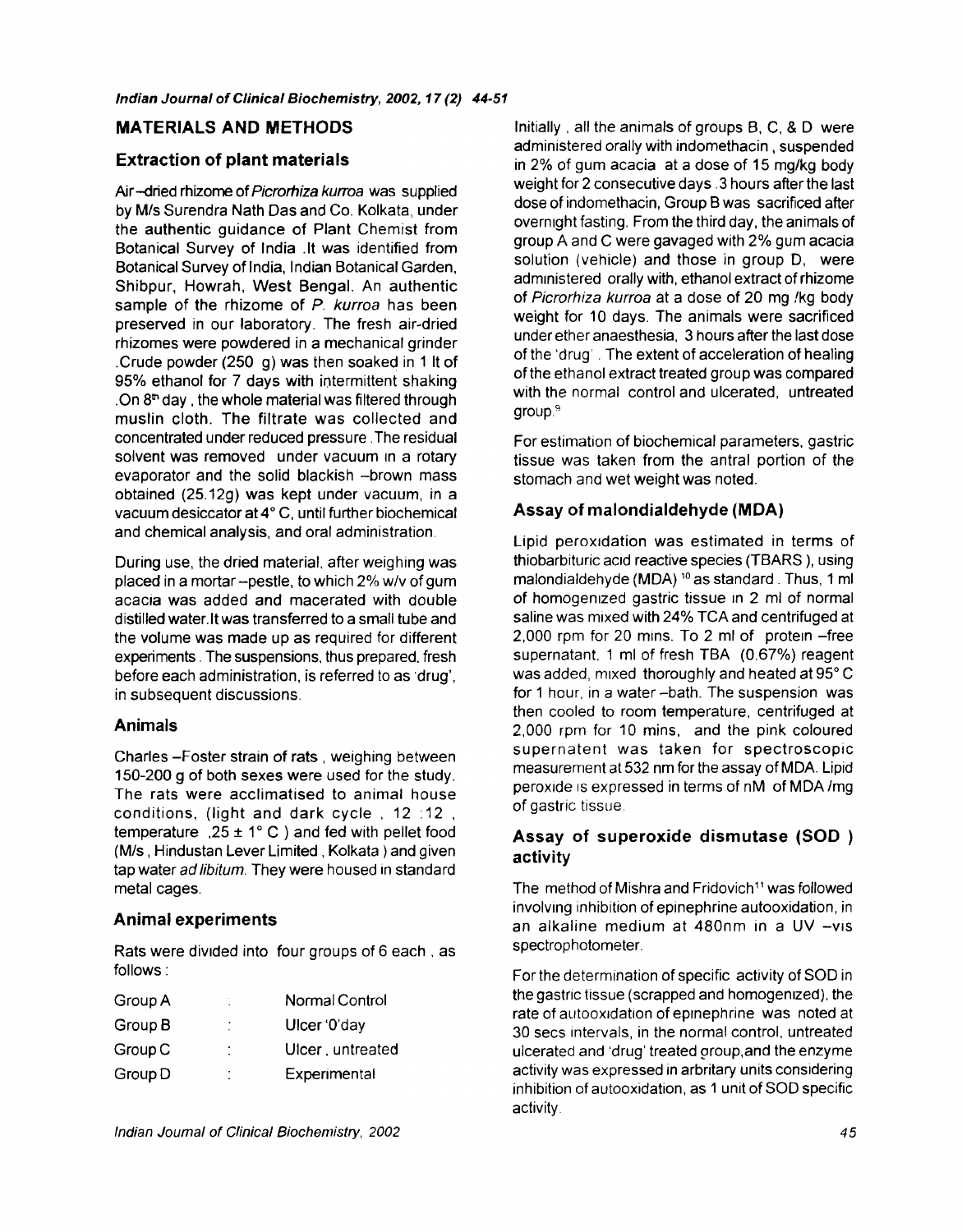## **Assay of catalase activity**

Catalase activity in the gastric tissue was determined according to the method followed by Lück <sup>12</sup>. The gastric tissue was scrapped off and homogenized in ice- cold normal saline medium. **The** solution was then centrifuged for 10 mins at 3,000rpm and the supernatant was collected for estimation. 100ul of the supernatant was added to a solution containing  $3$  ml of  $H_2O_2$  -phosphate buffer mixture (50 mM phosphate buffer, pH 7.0 and 30 % H<sub>2</sub>O<sub>2</sub>). The change in optical density at 240 nm per unit time, was taken as a measure of catalase activity . The concentration of the buffer -H<sub>3</sub>O<sub>2</sub> was standardised to get the optical density at 240 nm to  $0.500 \pm 0.010$  (d=1cm).

## **Assay of total tissue sulfhydryl (thiol) group (reduced glutathione level)**

The *determination* of total tissue sulfhydryl (thiol) group was carried out according to the method of EIImann. 13 Gastric tissue was scrapped and homogenized in ice-cold phosphate buffer (pH =8.0) medium. The tissue homogenate was centrifuged at 3,000 rpm for 10 mins and the supernatant was collected for the experiment. The tissue supernatant was then reacted with 10mM DTNB (5.5' -Dithiobis-2-nitrobenzoic acid) of pH 7.0. The resulting suspension was mixed thoroughly and kept at room temperature for 20 mins. The absorbance was measured at 412nm in a UV- visible spectrophotorneter, 2mM of reduced glutathione (GSH) being used as standard.

# STATISTICAL ANALYSIS

Analysis of variance (ANOVA) test, was followed by individual comparison by students' 't' test, for the determination of level of significance among the mean ± SEM. in various groups of animals

#### **RESULTS**

# **Effect of ethanol extract on healing of gastric ulceration induced by indornethacin**

Ulcer, induced by Indomethacin (NSAID), healed in a progressive manner by oral administration of the ethanol extract of the rhizome of *P. kurroa* at a dose of 20mg/kg body weight daily, for 10 days, compared to the untreated ulcerated group (Table I). The ethanol extract treatment, showed significant reduction in the ulcer index  $(4.8 \pm 1.10)$  and also healed at a faster rate, (80.3%) within 10 days whereas, the untreated ulcerated group, showed only 57.4% recovery.

# **Effect of ethanol extract on** lipid **peroxidation**

The level of lipid peroxide (MDA) was reduced significantly (Table 2) in the gastric tissue, on oral administration of the ethanol extract, at a dose of 20mg/kg body weight for 10 days to the ulcerated group of rats compared to the Indomethacin  $$ induced ulcerated control.

# **Effect of ethanol extract on SOD activity**

SOD activity in gastric tissue was reduced significantly in the indomethacin-induced ulcerated group. However, oral administration with the ethanol extract for 10 days at the dose of 20 mg/kg body weight ,to the experimentally ulcerated group, increased the SOD activity (382.26  $\pm$  11.05 units/g tissue )(Table 2)

## **Effect of ethanol extract on catalase activity**

Table 2 shows that oral administration of ethanol extract of the drug for 10 days (20 mg/kg body weight) to the experimental group of rats significantly increased the catalase activity  $(8.35 \pm 0.085)$  units /mg of protein ) compared to the untreated ulcerated group.

# **Effect of ethanol extract on total tissue sulfhydryl group**

A significant (p<0.05) increase in level of total tissue thiol group ( Reduced glutathione level ) in gastric tissue was observd (Table 2) in the group of rats treated with the ethanol extract ( 20 mg/kg body weight ) for 10 days compared to the untreated ulcerated group.

# **DISCUSSION**

In our experimental therapeutic study, the morphological findings (Table I) clearly indicate that oral administration of ethanol extract of the rhizome of *Picrorhiza kurroa* to the ulcerated rats recover 80.3% within 10 days from gastric mucosal lesions caused by indomethacin,whereas untreated ulcerated rats recovered only 57.4%.

Ulcer formation induced by Indomethacin, a non $$ steroidal anti-inflammatory agent, is known to be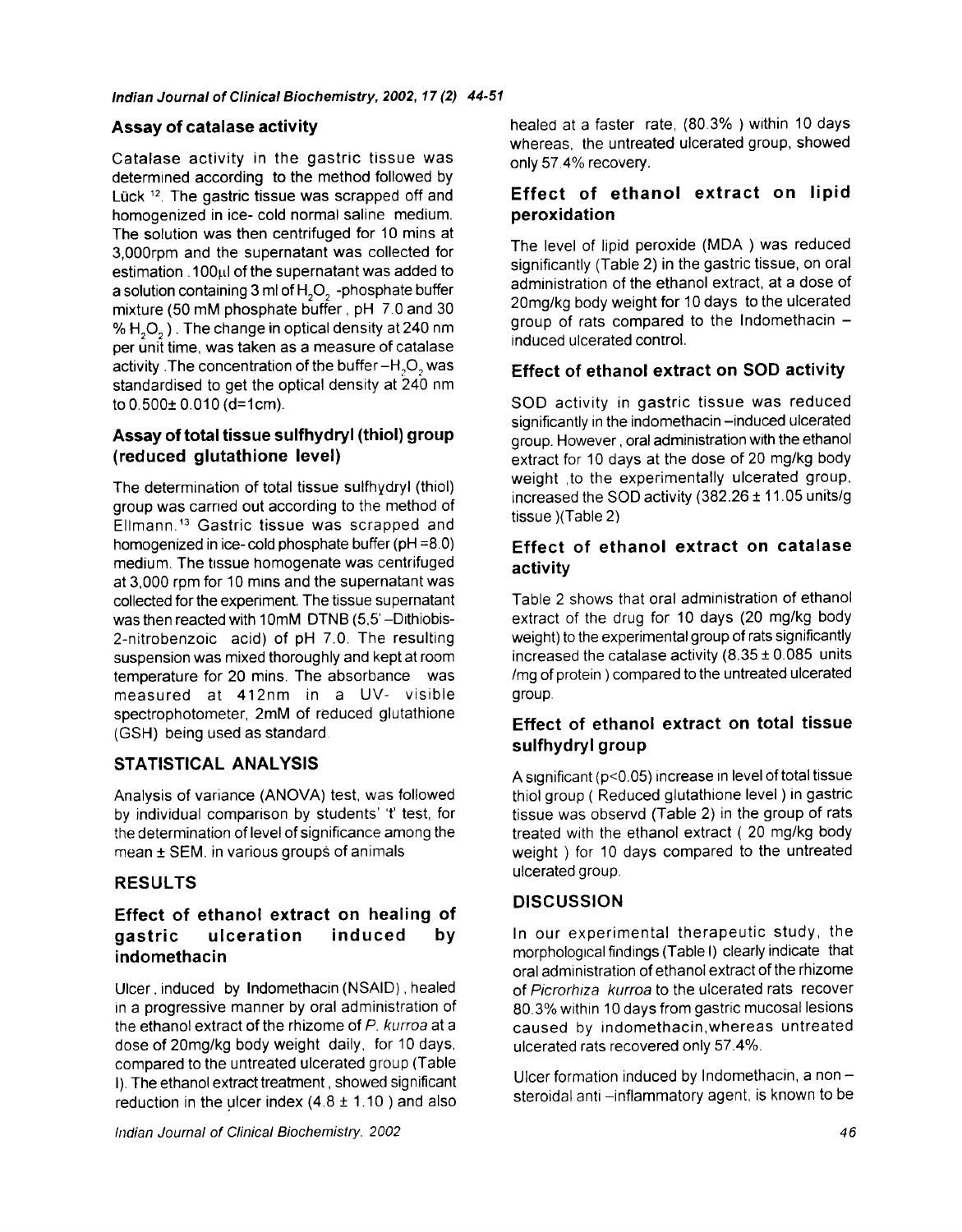#### *Indian Journal of Clinical Biochemistry, 2002, 17 (2) 44-51*

corelated with inhibition of cyclooxygenase, that prevents prostaglandin biosynthesis  $<sup>14,15</sup>$ , which in</sup> turn inhibits the release of mucus<sup>16</sup>, a defensive factor against gastrointestinal damage. Ethanol extract of rhizome of *Picrorhiza kurroa,* stimulate prostaglandin synthesis/release.'7

Recently, much attention has been focused on oxygen derived free radicals which play an important role in the pathogenesis of peptic ulcer apart from the interactive processes like many other tissue degeneration situations.<sup>18</sup> Oxygen derived free radicals cause tissue injury through lipid peroxidation. Oxygen handling cells have different systems, e.g. superoxide dismutase (SOD), peroxidases and catalases which are able to protect them against the toxic effects of oxygen derived free radicals.

Chander et al have reported  $7$  that picroliv, picroside -I and kutkoside from *P kurroa* are scavengers of superoxide anions. They have also shown the reduction of increased level of lipid peroxidation in damaged liver tissue on picroliv administration. The antioxidant property of picroliv, picroside -I and kutkoside depends on preventing the formation of free radicals or by scavenging superoxide anions, possibly acting like superoxide dismutase, xanthine oxidase inhibitors and metal ion chelators.

Our results (Table 2) show that treatment with ethanol extract at the dose of 20mg/kg body weight significantly decreased the level of lipid peroxidation product (MDA) in gastric tissue compared to ulcerated rats . The activities of both SOD and catalase were decreased in ulcerated groups and maintained to near normalcy in drug treated group.

Superoxide dismutase (SOD) content in gastric tissue is a point of controversy 19.20. The decrease

in the level of lipid peroxidation and increase in the activities of free radical scavenging enzymes in the drug treated gastric mucosa compared to ulcerated group, suggest the drug's ability to protect the gastric mucosa against free radical mediated tissue injury. The protective action may be ,via the increase and maintenance of near normalcy in the activity of SOD, which is said to prevent neutrophil induced  $d$ amage $^{2+22}$ 

Glutathione, a major non -protein thiol in living organisms, plays a central role in co-ordinating the body's antioxidant defense processes. Reduced thiols have long been reported to be essential for recycling of antioxidants like vitamin E and vitamin C<sup>23</sup>. Administration of thiol compounds such as glutathione, cysteine and methionine have been shown to protect against oxidative stress in humans and animals Treatment with test 'drug' resulted in increased level of total tissue sulfhydryl (thiol) group compared to the untreated ulcerated rats .(Table 2) Yoshikawa *et a124* have shown that indomethacin induced gastric mucosal injury decreased the glutathione peroxidase activity and aggravated the injury due to accelerated accumulation of H<sub>2</sub>O<sub>2</sub> and lipid peroxidation. Furthermore, excessive peroxidation causes increased glutathione consumption 6 Indomethacin induced depletion of gastric glutathione is counteracted by maintenance of normal glutathione tissue concentration after treatment with the 'drug' which inhibits gastric mucosal injury possibly through scavenging indomethacin generated metabolites.<sup>25</sup>

Thus, it is evident that the test drug prepared from the rhizome of P. kurroa exerts therapeutic action on gastric ulcer predominantly by its antioxidant property.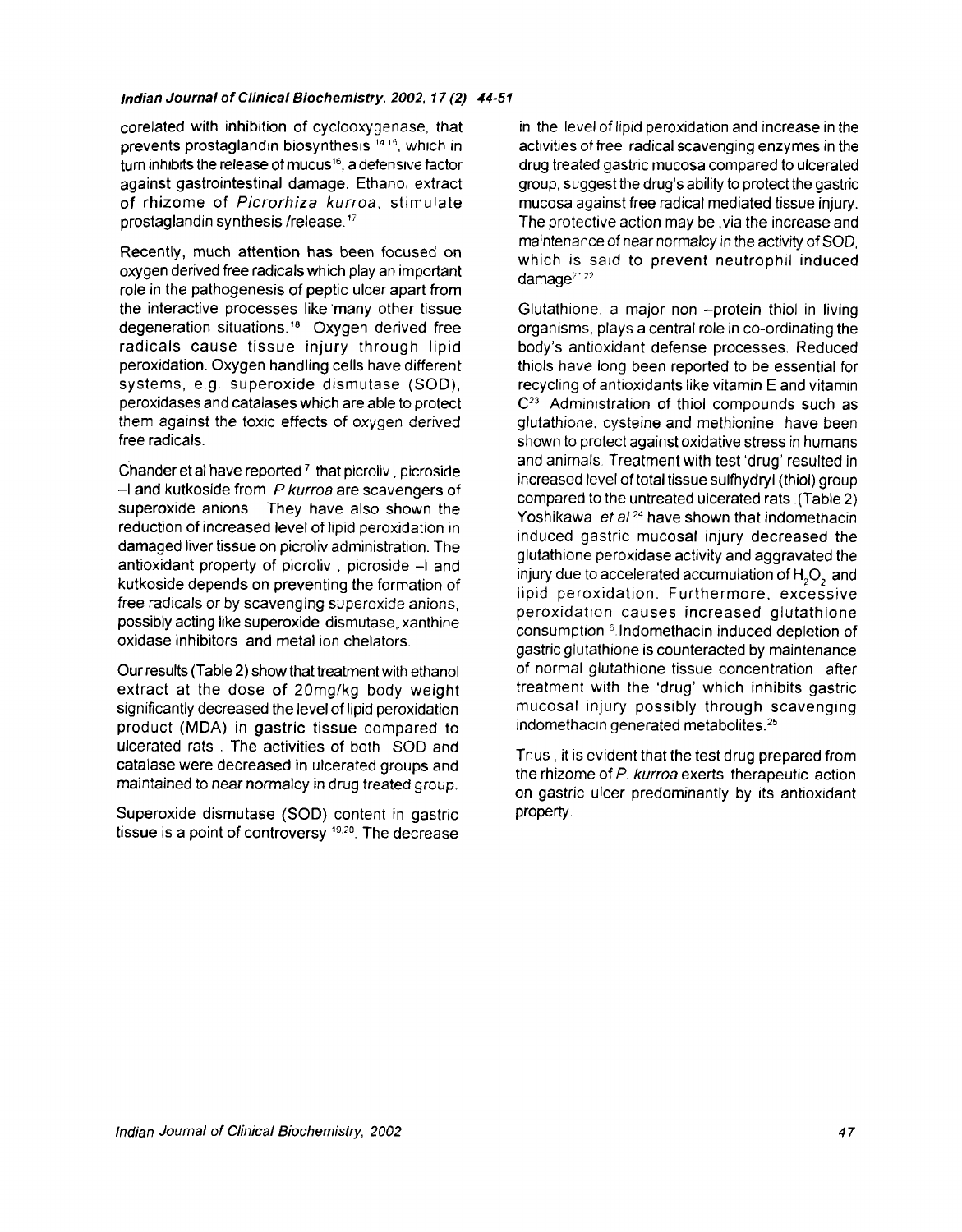*Indian Journal of Clinical Biochemistry, 2002, 17 (2) 44-51* 

#### **REFERENCES**

- **1.**  Itoh, M. & Guth, P.(1985 ); Role of oxygen derived free radicals in hemorrhagic shock-induced gastric. lesions in the rat. Gastroenterol .88, 1165-1167.
- 2. Das, D & Banerjee, R. K.(1993) ; Effect of stress on antioxidant enzymes and gastric ulceration. Mol. Cell Biol 125 , 115-125.
- 3. Hetil, O. (1993) Mechanism of free radicals in gastrointestinal and liver diseases. J. Clin. Biol. 134,675- 683.
- 4. Isenberg ,J. I., McQuaid ,K. R., Laine, L.and Walsh, J. H.(1995). Acid peptic disorders .In: Text book of Gastroenterology. Edited by Yamada T.  $2<sup>nd</sup>$  ed (J B Lippincott. Philadelphia, PA). 1347-1430.
- 5. Patel ,S., Khulusi, S., Mendall, M.A., Lloyd,R., Jazrawi, R., Maaxwell, J.D. & Northfield, T.C.(1995) Prospective screening of dyspeptic patients by *Helicobacter pylori* serolosy.The Lancet.346, 1315- 1318.
- 6. Banerjee ,S., Hawks, C., Miller, S., Dahill, S., Beattie, D V & McColl, K. E. I.(1994) Effect of *Helicobacter pylori* and its eradication on gastric juice ascorbic acid. Gut. 35, 317-322.
- 7. Davis ,G. R., Simmonds, N. J., Stevens, T. R., Sheaff, M .T., Banatvalo, N. Laurenson., I. F., Blake, D. R. & Rampton, D. S. (1994). Helicobacter pylori stimulates antral mucosal reactive oxygen metabolite production *in vivo.* Gut.35, 179-185.
- 8. Chander ,R. , Kapoor, N. K. & Dhawan, B. N . (1992) .Picroliv , Picroside -I and kutkoside from *Picrorhiza kurroa* are scavengers of superoxide anions. Biochem. Pharmacol. 44,180-183.
- 9. Szabo ,S., Trier, J. S. & Brown, A. (1985 ) .A quantitative method for assessing the extent of experimental gastric erosions and ulcer. J Pharmacol Method. 13, 59-66.
- 10. Das ,U. N. ,Kumar ,K. V. & Krishnamohan, L. (1994 ). Lipid peroxidation, EFA in patients with diabetes mellitus and diabetes nephropathy. J Nut Med .4,149-155.
- 11. Mishra, H. P. & Fridovich, I. (1972). The role of superoxide anion in the autooxidation of epinephrine and a simple assay for superoxide dismutase. J Biol Chem. 247, 3170-3175
- 12. Lück, H. (1963).Catalase : In: Methods of Enzymatic Analysis edited by HU, (Academic Press, New York, London ). 885-888.
- 13. EIImann ,G. L.(1959). Tissue sulfhydryl groups. Arch Biochem Biophys. 82, 70-77.
- 14. Whittle ,B. J. R.(1981). Temporal relationship between cyclooxygenase inhibition, as measured by prostacyclin biosynthesis and the gastrointestinal damage induced by indomethacin in the rat. Gastroenterol. 80, 81-94.
- 15. Kauffman ,G .(1989). Aspirin induced gastric mucosal injury ; lesions learned from animal model Gastroenterol. 96,606-614.
- 16. Hudson ,N., Hawthorne ,A. B. , Cole, A.T., Jones, P. D. & Howley ,C. J .(1992). Mechanism of gastric and duodenal damage and protection. Hepatogastroenterol. 39 suppl. 1, 31-36.
- 17. Roy ,A .& Bandyopadhyay, S. K.(2002).-Studies on different extracts of rhizome of *Picrorhiza kurroa,*  endogenous prostaglandin level and peptic ulcer. J Medicinal Arom Plant Sci. 24, 74-79.
- 18. Phian ,G., Regillo, C. & Szabo ,S.(1987). Free radical and lipid peroxidation in ethanol or aspirin induced gastric mucosal injury. Dig Dis Sci. 32,1395 -1401
- 19. Cho ,C. H., Pfeiffer, C. J. & Mishra ,H. P .(1992). Ethanol and the antioxidant defense in the gastrointestinal tract. Acta Physiol Hung. 80,99-105.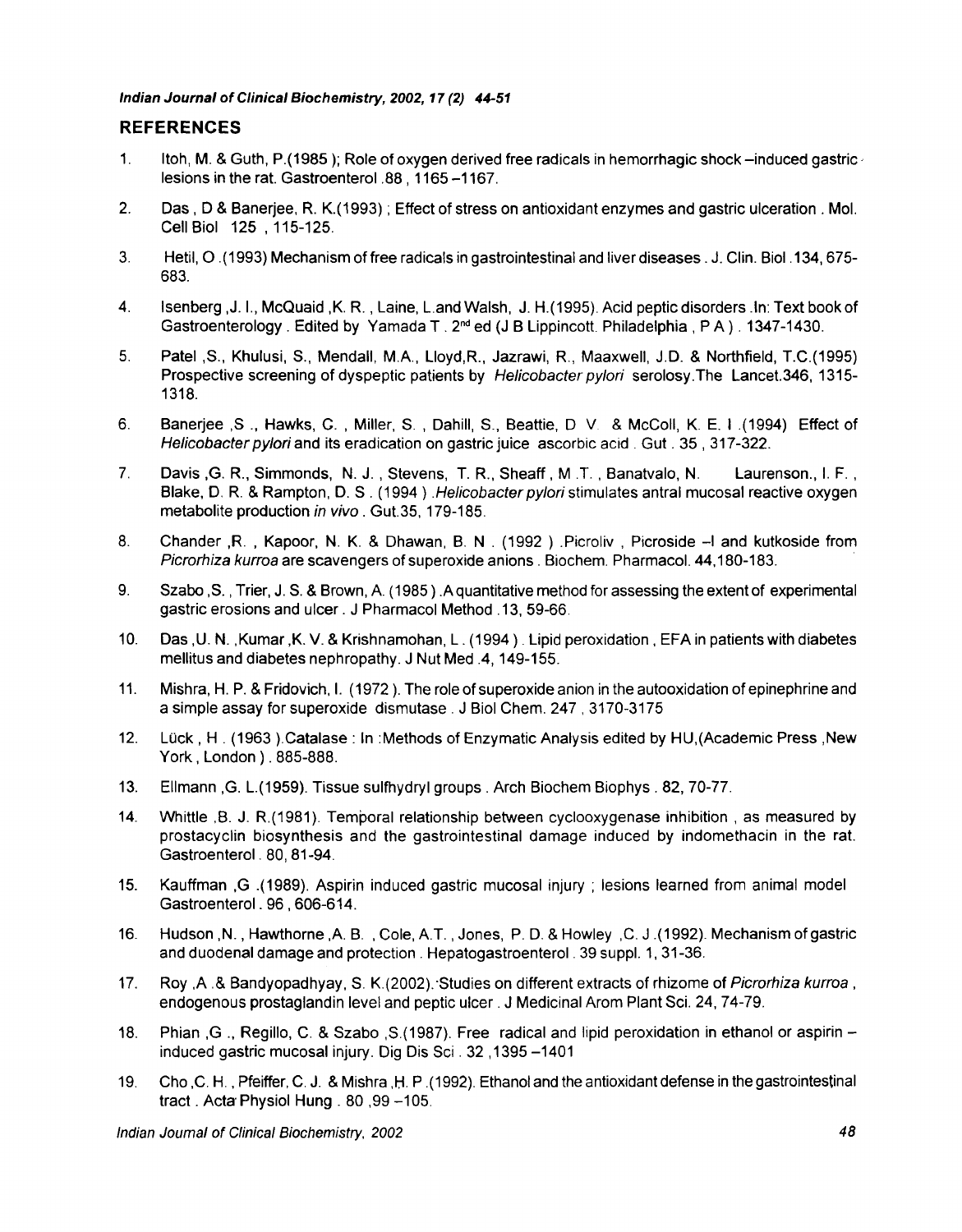#### *Indian Journal of Clinical Biochemistry, 2002, 17 (2) 44-51*

- 20. Linticki ,K., Wrobel, J., Ledwozyw ,A. & Trebas, P .E .(1992). The effect of ethanol on peroxidation processes and activity of antioxidant enzymes in rats ' gastric mucosa. Arch Vet Pol. 32,117-123
- 21. Terano ,A., Hiraishi, H., Ota. S., Shiga, J. & Sugimoto, T.(1986). Role of oxygen derived free radicals in ethanol -induced in rat stomach'. Gastroenterol Abs. 90, 1661
- 22. Wallace ,J. L., Arfors ,K. E. & Mcknight ,W .A. (1988). A monoclonal antibody against CD 18 leukocyte adhesion molecule prevents indomethacin -induced gastric damage in the rabbit. Gastroenterol. 100, 878-883.
- 23. Constantinescu ,A., Han, D. & Packer, L.(1993). Vitamin E recycling in human erythrocyte membrane. J Biol Chem. 268,10906-10913.
- 24. Yoshikawa, T., Nioto, Y., Kishi ,A., Tomii ,T., Kaneko ,T., Linuma, S., Ichikawa ,H., Yasuda, M., Takahashi, S .& Kondo, M .(1993).Role of active oxygen, lipid peroxidation and antioxidants in the pathogenesis of gastric mucosal injury induced by indomethacin in rats. Gut .34,732 -737.
- 25. Olsen ,C. E.(1988). Glutathione modulates toxic oxygen metabolite injury of canine chief cell culture in primary culture. Am J Physiol. 254, 649-656.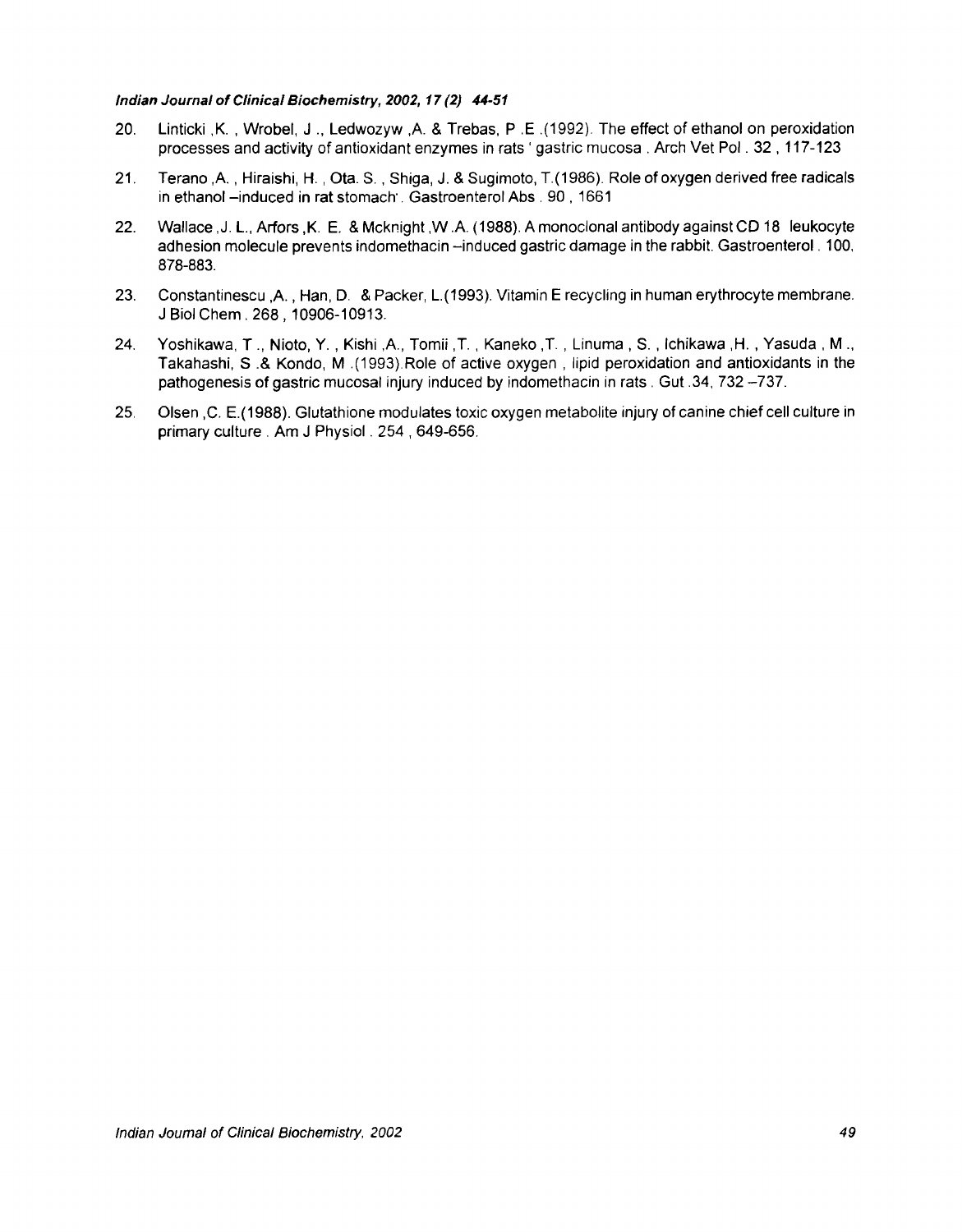#### **TABLE I**

## **Effect of ethanol extracts of rhizome of** *Picrorhiza kurroa* **(drug) on healing of gastric ulceration induced by indomethacin. (Values are mean + SEM of 6 rats in each group )**

| <b>EXPERIMENTAL</b><br><b>GROUPS</b>              | <b>DOSE</b><br>(mg/kg<br>body<br>weight | $\mathbf 0$<br>Day            |                                | 7 <sup>th</sup><br>Day                      |                                    | 10 <sup>th</sup><br>Day       |
|---------------------------------------------------|-----------------------------------------|-------------------------------|--------------------------------|---------------------------------------------|------------------------------------|-------------------------------|
|                                                   |                                         | <b>ULCER</b><br>$INDEX/mm2$ ) | <b>HEALING</b><br>PROMOTION(%) | ULCER<br><b>INDEX</b><br>(mm <sup>2</sup> ) | <b>HEALING</b><br><b>PROMOTION</b> | <b>ULCER</b><br>$INDEX(mm^2)$ |
| ULCER '0' DAY                                     |                                         | $24.40 \pm 1.01$              | $\overline{\phantom{0}}$       |                                             |                                    |                               |
| <b>ULCER</b><br>UNTREATED.<br><b>VEHICLE ONLY</b> |                                         |                               | ۰                              | 15.20<br>±1.21                              | 37.70                              | 10.40±1.31                    |
| ULCER, ETHANOL,<br><b>EXTRACT TREATED</b>         | 20                                      |                               |                                | $8.80**$<br>±1.22                           | 63.90                              | $4.8*$ ±1.10                  |

#### *(Values are mean + SEM, FOR 6 RATS IN EACH GROUP)*

\* Significant, compared to untreated ulcerated group,  $p < 0.005$  (10<sup>th</sup> day) \*\*Significant, compared to untreated ulcerated group,  $p < 0.01(7<sup>th</sup>$  day)